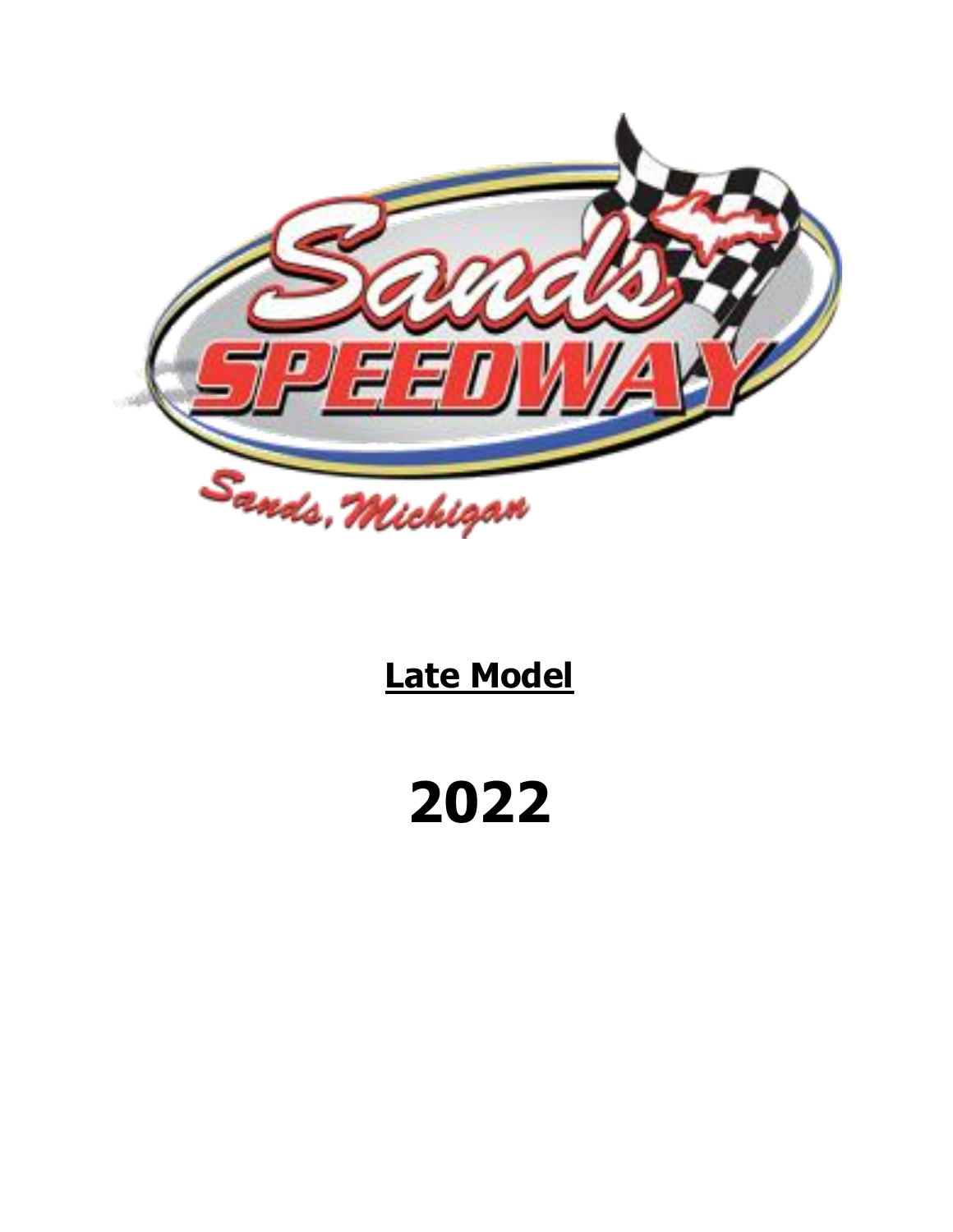# **1. General**

- a. If you are building a car for the first time, please contact [sandsspeedway@gmail.com](mailto:sandsspeedway@gmail.com) to speak to an MCDA representative before building.
- b. All rules will be enforced as written. Each driver and crew are responsible for knowing the track policies. All cars will be inspected for safety and rule compliance.
- c. Drivers and crews are responsible for knowing and following MCDA General Regulations, Track Policies and the Late Model Rules.
- d. Rearview mirrors are highly recommended.
- e. Two-way radios are allowed, one spotter per car. Frequency must be given to the MCDA Board at your first race of the season.
	- i. Communication with the driver must be done in the designated spotter area anytime the car is in competition (top two rows of stands in the pits)
	- ii. Failure to follow spotter rules will result in driver disqualification.
- f. The first time a driver visits the track, he/she will be granted a one (1) time grace period to comply with all the rules.

## **2. Car Eligibility**

- i. Competing Models:
	- 1. American made 1990 to current year.
	- 2. Minimum wheelbase of 104"
	- 3. Rear wheel drive only.
- ii. Weight and Engine Combinations:
	- 1. Crate engines unaltered, 2,600 lbs., 60% left side weight
	- 2. Eligible Engines:
		- a. GM 604
		- b. Ford 347sr
		- c. McGunegil D347sr
	- 3. All Other Engines
		- a. 2,700 lbs.
		- b. Maximum 60% left side weight.
	- 4. All cars must weigh in before qualifying.
		- a. Top 5 scored positions must weigh in directly after completion of a feature race.
			- i. Disqualification if you do not
		- b. 25 lbs. fuel burn off allowance after the feature event only.

#### **3. Safety Requirements**

a. Fire suits are mandatory.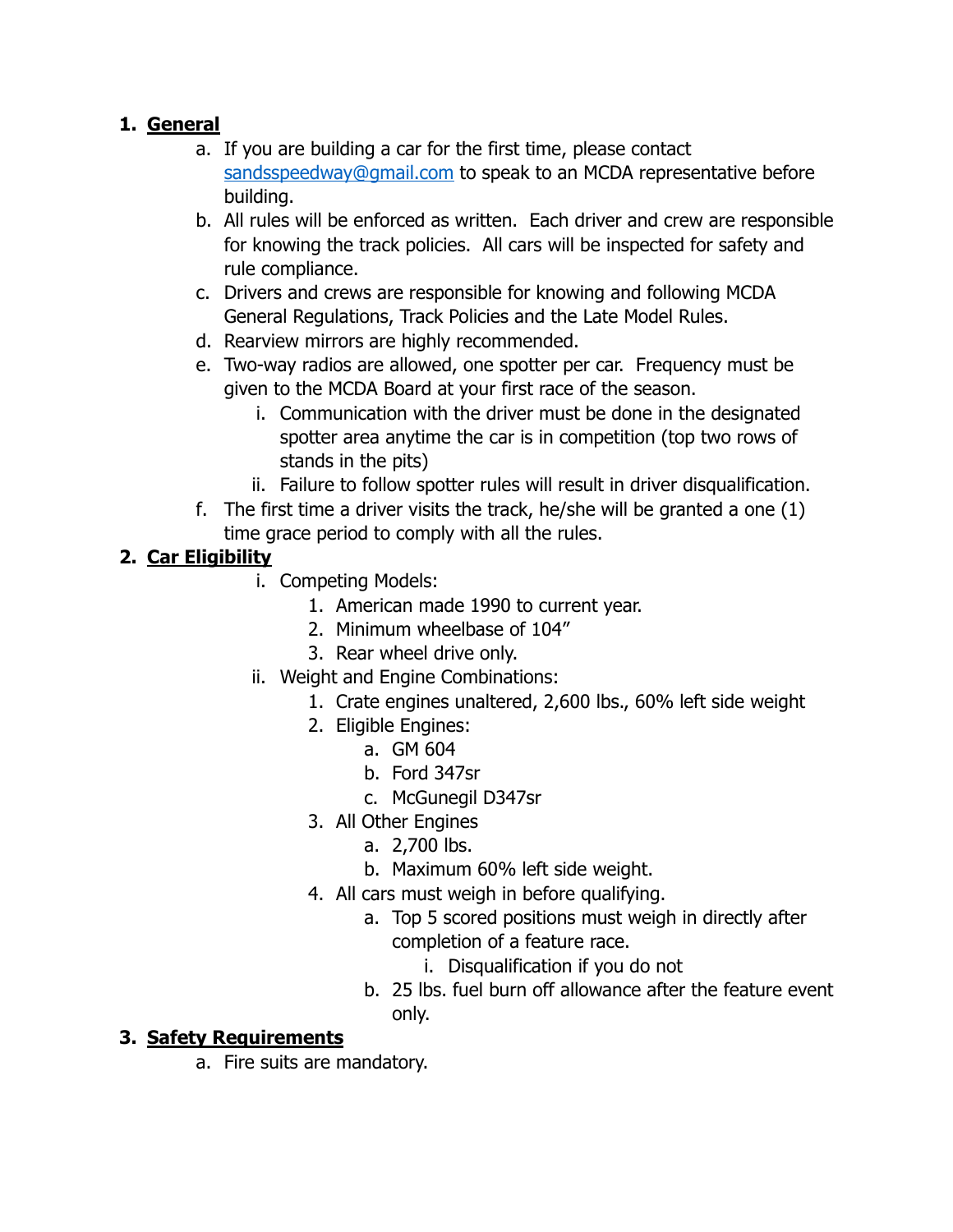- b. A fire extinguisher that is 2 lbs or more, BC rated for metal with a gauge must be mounted in a quick release bracket and is required to be within reach of the driver. Except for cars with an onboard fire system.
- c. An approved racing seat is required. It must be mounted with the center of the seat at a minimum of 15 ½" from the inside of the driver door bar.
- d. A 5-point racing harness is required.
	- i. Mounting of belts and seats MUST be approved by the Tech Inspector.
- e. Head and neck restraints are highly recommended.
- f. Window nets are required on driver's window.
- g. Fan shroud is mandatory.
- h. Leather or racing gloves required. No mechanics gloves allowed.
- i. Leather boots or racing boots required. No athletic shoes allowed.
- j. A helmet is mandatory. SA2010 or newer helmet recommended. DOT mandatory. Neck brace is recommended. Eye protection is mandatory.
- k. A kill switch is required within easy reach of driver and safety workers. It must be clearly marked "Off" and "On" with an orange or red background. It must shut off the entire car.
- l. Fuel must be gasoline **ONLY.** No nitrous oxide.
- m. Cars must have provisions for towing.
- n. Explosion proof bell housing or scatter shield required.
- o. Must have a minimum of 2 driveshaft hoops.
- p. Tech Inspector and Sands Speedway Ownership (SSO) have the final say on any safety related items/decisions.

## **4. Body**

- a. Must be identifiable as a car. No extreme or advantageous body line.
- b. No station wagon, convertibles or pickup truck bodies allowed.
- c. 215" maximum total length.
- d. 82" maximum total width.
- e. Maximum height of 48", minimum of 45".
- f. 15" minimum tolerance from any body length or width maximum dimension.
- g. Tire sidewall may not protrude outside of the body more than 2".
- h. 4" minimum ground clearance from lowest point of the body.
- i. Rear spoiler dimensions are  $60''$  wide by  $6\frac{1}{2}$  high.
	- i. Any radical body designs will be assessed by the Late Model Class Representative for approval.
- j. Firewall may be altered for body and chassis construction. Driver compartment must be sealed from the engine bay, trunk, and fuel cell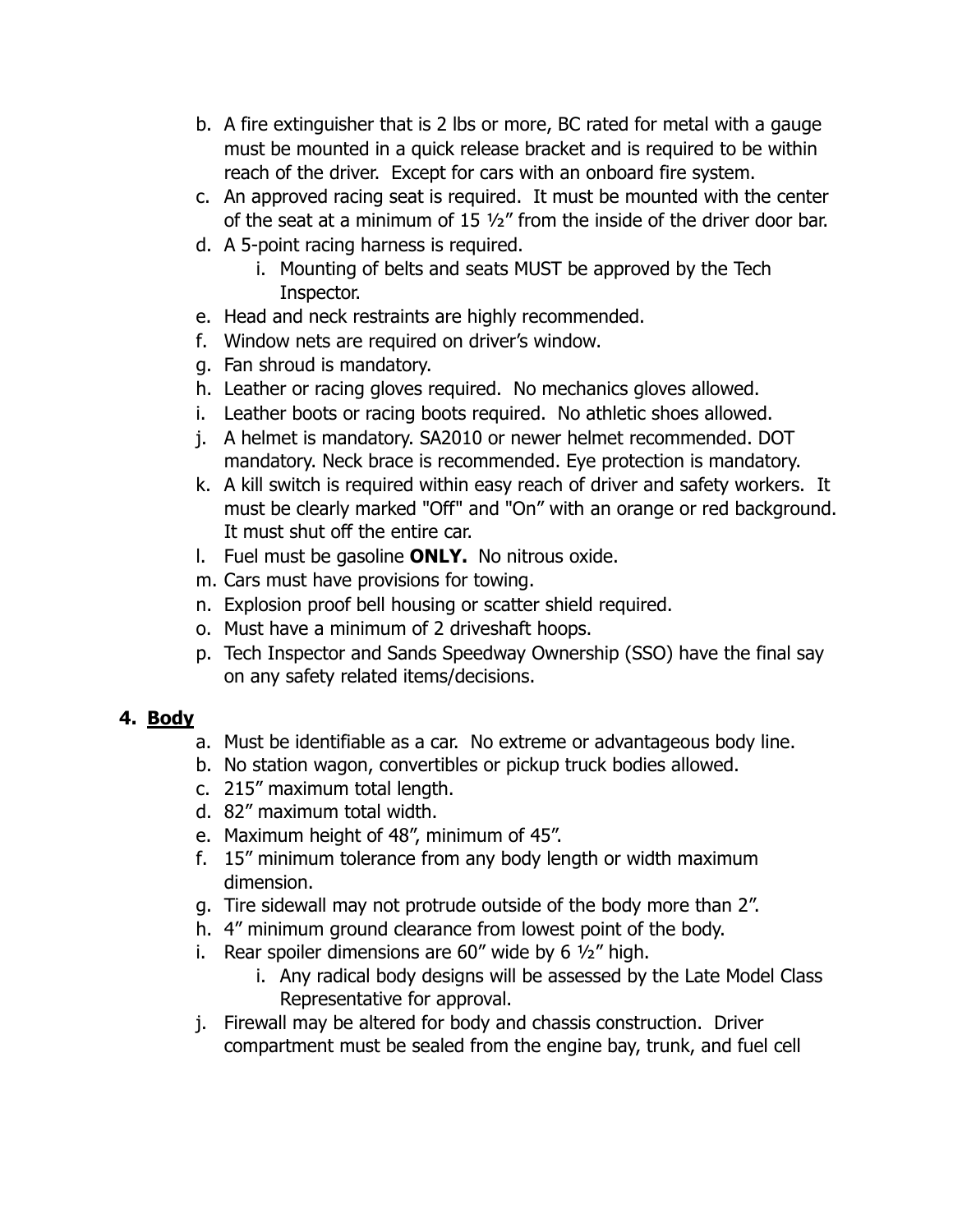area. Floorboards must run from the engine firewall to the rear of the driver seat.

- k. Booger bars (exterior body panel protectors) must be designed so that they cannot hook or catch competitors' equipment. They can be made of steel, aluminum of custom molded with racing plastic.
- l. A full Lexan windshield and rear window are required. No full door windows allowed.
- m. .

# **5. Chassis**

- a. All cars must have a full steel frame. Production racing or custom-built frames will be allowed with a .120" wall minimum.
- b. Roll cage must be constructed of 1 ¾" outside diameter and .090" wall thickness round tubing for the main roll cage.
	- i. Must be an 8-point cage, 4 uprights in driver compartment, complete halo and 4 supporting tubes (2 from main cage to engine bay and 2 from main cage to the rear frame behind the driver).
	- ii. 4 horizontal door bars on the driver side with a minimum height of 29". Right side must have 3 complete door bars. Support bracing can be the minimum of 1 ¼" outside diameter and .060" wall tubing.
	- iii. Cage must be properly braced and supported with all joints completely welded.
	- iv. Additional leg protector bar is mandatory.
	- v. Driver side door bar openings must be plated in with 1/8" plate.
	- vi. Driver rollbar padding is mandatory.
	- vii. Bumpers are mandatory.
- c. Any added ballast (weight) must be painted white and have the car number on it. Mercury is NOT allowed. Weight must be securely fastened with a minimum of ½" diameter bolts. Penalty weights will be painted yellow.
- d. Coil or leaf springs allowed, and any shock allowed; one shock per wheel. Maximum tread width 66" front and rear, measured at the center of the spindle height and center of the rear axle. No electronic traction aided devices.
- e. Fuel cells are required. They must be completely isolated from the driver compartment. They will be securely mounted in a 5 sided, 11 Ga, metal canister. It must be mounted behind the rear axle at a minimum of 10" off the ground.
- f. Must have fully operational 4-wheel brakes. Rotors must be made of iron.
- g. Wheels must be steel only. 15" diameter, 10" width (measured from the inside of the bead flange).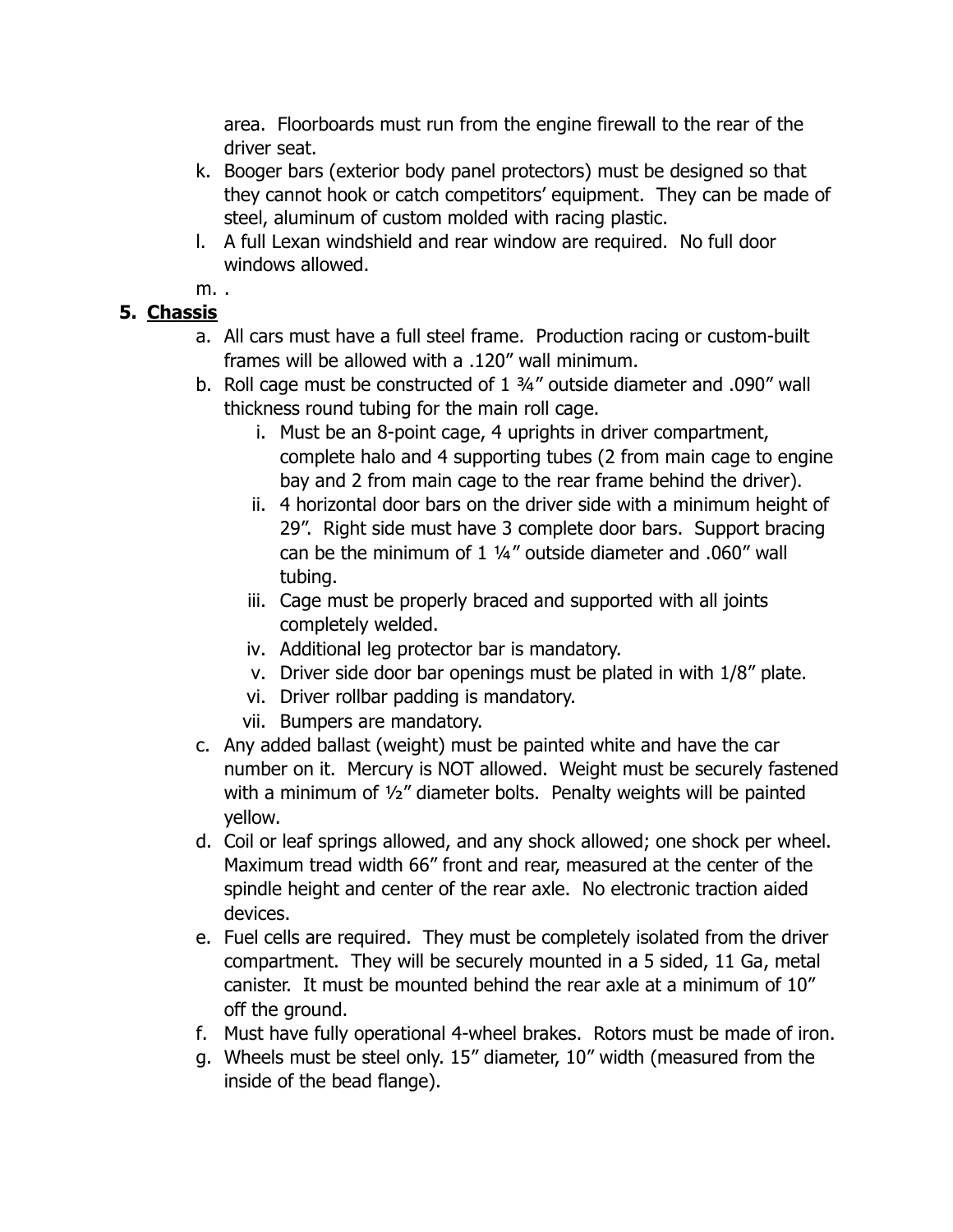- h. Tires must be Hoosier 40/50 and purchased only through the MCDA and branded by the Tech Inspector.
	- i. May order as many tires as you want at the beginning of the season, but you may only race 4 branded new tires the first week. For the rest of the season, you can run one new Hoosier per week. You should always have at least 3 branded tires on the car.
	- ii. Each competitor must race on the same 4 tires they qualified with that day.
	- iii. New competitors may run 4 new Hoosiers, but practice, qualification and races must be done on the same 4 tires that day.
	- iv. MCDA will allow you to race American Racer EC21 or EC31 and Towel City recaps until their inventory is depleted.
	- v. The use of tire softener is not permitted.
- i. Cars that want to compete from other tracks can run on used tires from their track one time but will not be eligible for points. You will be scored as a phantom car and will receive money earned.

# j. **MUFFLERS MUST BE UNDER 100 DECIBALS FROM 100'! NO EXCEPTIONS!**

i. Exhausted must exit under the car with tip pointed toward the racing surface and behind the driver.

# **6. Drivetrain**

- a. Any cast iron block American engine
	- i. 4" setback for:
		- 1. GM 604
		- 2. Ford 347sr
		- 3. McGunegill D347sr
	- ii. 2" setback for all other engines
	- iii. Setback is measured from the center of the upper ball joint to the center of the number 1 sparkplug
	- iv. Pushrod engines only.
- b. Carburetors:
	- i. 4-Barrel Holley 4150hp, 650 cfm p/n 80541 allowed on unaltered GM 604, For 347sr and McGunegill D347sr
	- ii. 2-barrel Holley 4412 on all other engines.

# **7. Clutch, Transmission and Rear Differential**

- a. Must have a minimum 5 ½" clutch
- b. Any transmission with 2 forward working gears and 1 reverse working gear.
- c. No internal style clutch transmissions.
- d. Any floater style type rear end or quick change allowed. No titanium allowed.